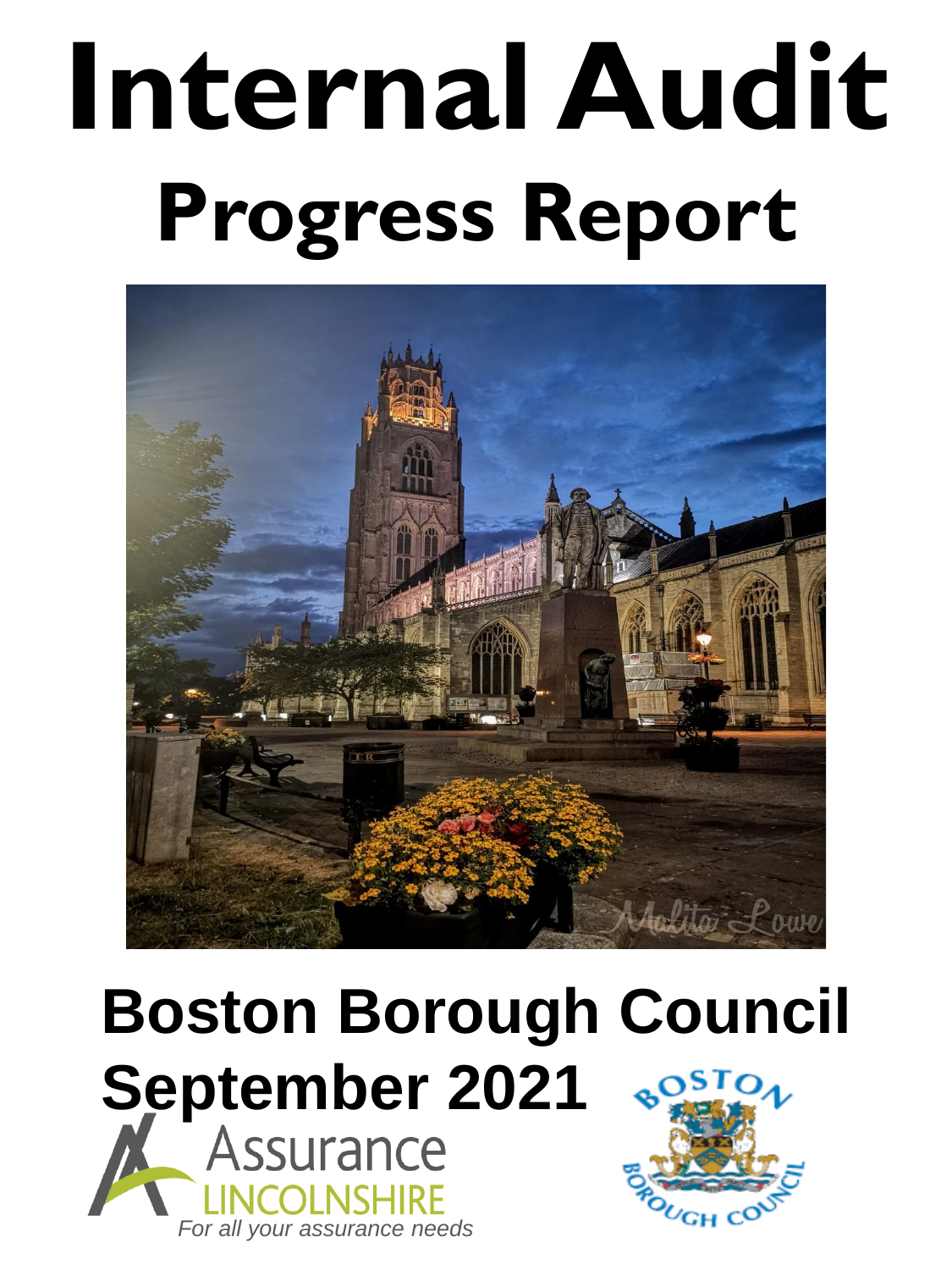## **Contents**

#### **Key Messages** Page 2

| <b>Introduction</b><br><b>Summary</b><br><b>Assurances</b> |        |
|------------------------------------------------------------|--------|
| <b>Internal Audit work completed</b>                       | Page 2 |

Page 7

Page 6

**Overview of Assurances Audit Reports at Draft Work in Progress**

### **Benchmarking**

**Key Performance Indicators** 

## **Other Matters of Interest**

## **Appendices** Page 9

- **1 Assurance Definitions**
- **2 Audit Recommendations**
- **3 2021/22 Audit Plan to Date**
- **4 Changes to the Audit Plan**

**Lucy Pledge** - Head of Internal Audit **[Lucy.Pledge@lincolnshire.gov.uk](mailto:Lucy.Pledge@lincolnshire.gov.uk)**

**Matthew Waller-** Audit Manager **[Matthew.Waller@lincolnshire.gov.uk](mailto:Matthew.Waller@lincolnshire.gov.uk)**

This report has been prepared solely for the use of Members and Management of Boston Borough Council. Details may be made available to specified external organisations, including external auditors, but otherwise the report should not be used or referred to in whole or in part without prior consent. No responsibility to any third party is accepted as the report has not been prepared, and is not intended for any other purpose.

The matters raised in this report are only those that came to our attention during the course of our work – there may be weaknesses in governance, risk management and the system of internal control that we are not aware of because they did not form part of our work programme, were excluded from the scope of individual audit engagements or were not bought to our attention. 1 The opinion is based solely the work undertaken as part of the agreed internal audit plan.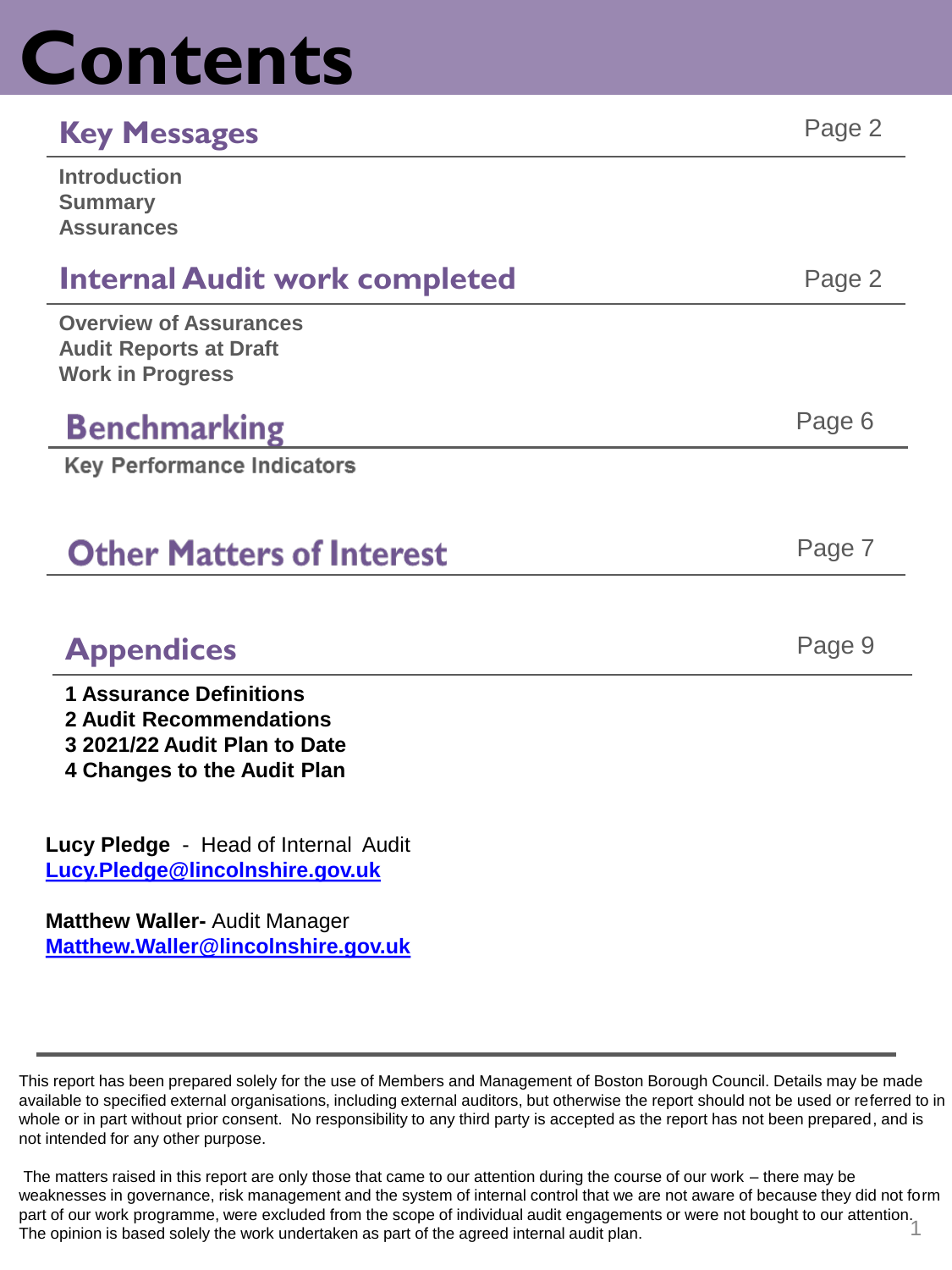## **Introduction**

The purpose of this report is to:

- Provide details of the audit work during the period June to August 2021
- Advise on progress with the 2020/21 plan and the 2021/22 Plan
- Raise any other matters that may be relevant to the Audit Committee role

## **Key Messages**

Since our last Progress report in May 2021, we have commenced work on the 21/22 Audit Plan and currently have seven audits in progress. We have issued the final audit report from 2020/21.

All audits within the 20/21 audit plan have now been completed.

### **Assurances**

In this period one assurance review has been completed;

• Governance, Risk Management & Counter Fraud (20/21) – Substantial

## **Work in progress**

- Brexit
- Towns Fund
- Income
- Housing Benefit Subsidy
- Boston Town Area Committee
- Carbon Reduction
- Flood Management

Note: The assurance expressed is at the time of issue of the report but before the full implementation of the agreed management action plan. The definitions for each level are shown in Appendix 1.

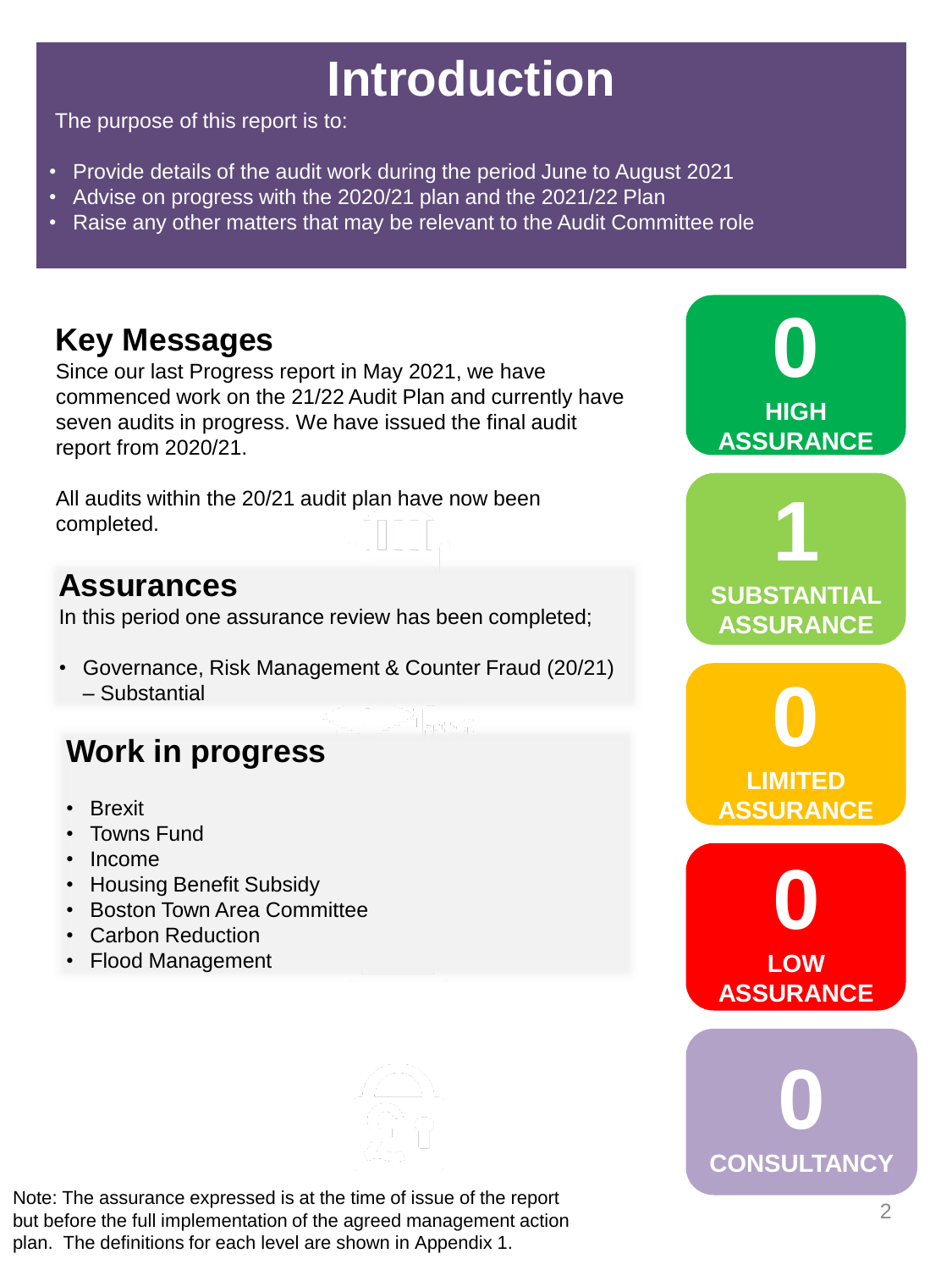## **Substantial Assurance**

#### **Governance**

The Council's Code of Corporate Governance was produced in 2017 and requires updating to reflect the changes brought about by Covid / working from home and the establishment of the Strategic Alliance. An assessment against the refreshed Code is then required to inform the AGS. Management have stated that these will both be done before the 2020/21 Annual Governance Statement is produced.

During 2020/21 CIPFA have issued some pieces of guidance on the content of the AGS and these should be considered.

In the past the process to produce the AGS has been relatively informal. It is suggested that it becomes more structured and supported by evidence.

There are some outstanding areas which could be impacting on the Council's governance arrangements;

- IT Security Policies need updating. As part of the transition to PSPS new policies have been produced and will be rolled out shortly.
- Member Code of Conduct arrangements have not been updated. Local Government Association Guidance is expected in June / July and it is anticipated that a new Code will be adopted in September.
- The Council does not have a Publication Scheme. This is planned and the production of it will be supported by a new Information Management Group.
- A Partnership governance assessment has not been undertaken and reported to Audit & Governance committee.
- Audit & Governance committee didn't meet between February and October 2020. There was a meeting in May 20 (which received a number of reports including the Annual Internal Audit report) but it wasn't minuted.

CIPFA's Financial Management Code is applicable in shadow form during 2020/21 with compliance expected from 2021/22. The guidance suggests that a self-assessment against the FM Code is done to inform the 20/21 AGS and management have stated that this will both be before the 2020/21 Annual Governance Statement is produced.

The S151 Officer and AD Organisation and Corporate Services have no concerns about the Council's governance arrangements during  $2020/21$ .

**Gov, Risk Man & Counter Fraud (20/21)**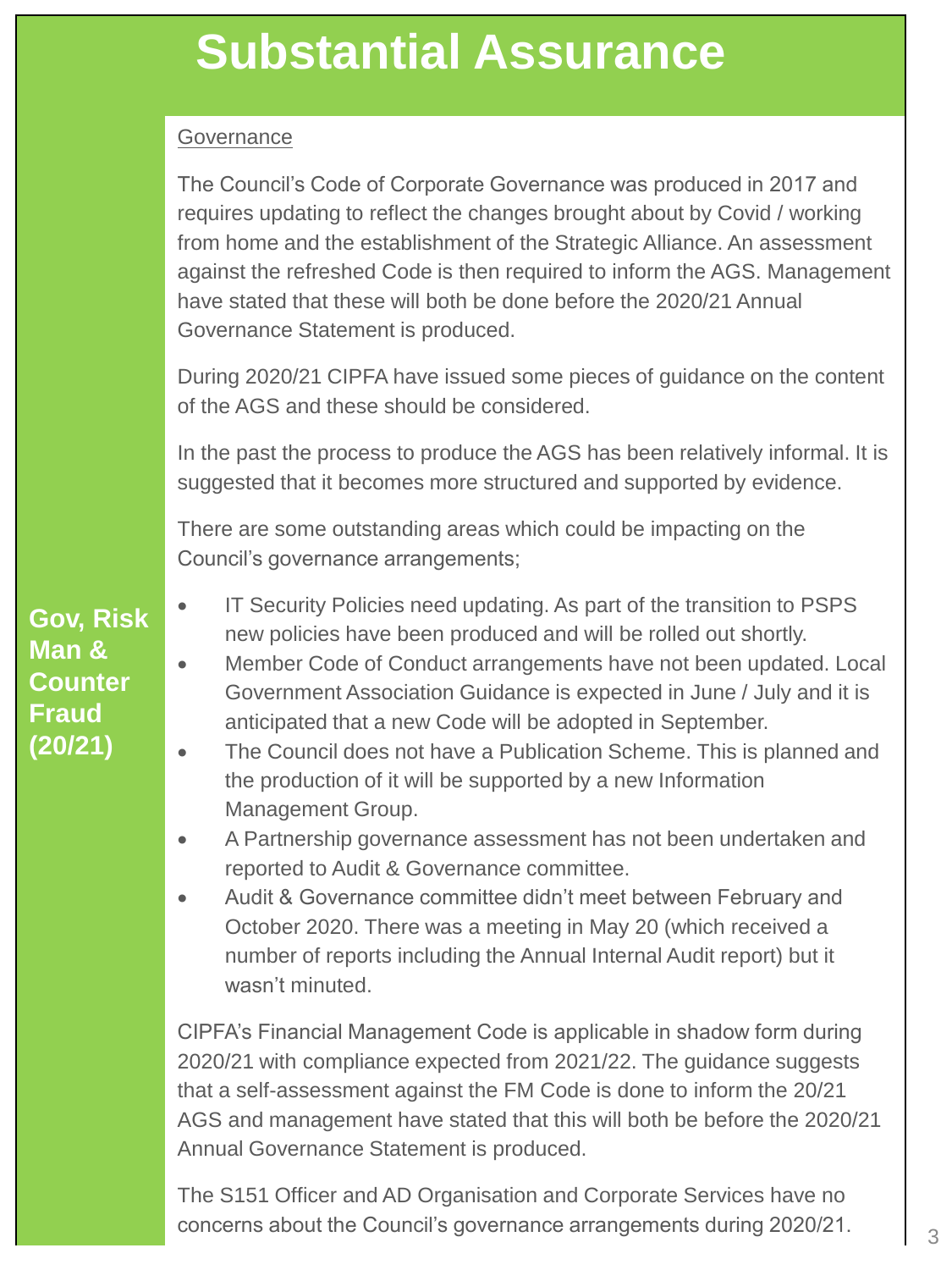## **Substantial Assurance**

#### Risk Management

Due to Covid and the Strategic Alliance the Risk Management framework has not been reviewed since September 2019. The 2019 version is still relevant but will be replaced by an Alliance Risk Management Framework in 2021/22.

Strategic and operational risk review and reporting has continued to CMT and Audit & Governance committee throughout 2020/21.

Following the production of a new Corporate Strategy the strategic risk register will be reviewed in 2021/22.

Project risk management and assurance has been improved through the introduction of a new project management framework in 2021/22.

#### Counter Fraud

**Gov, Risk Man & Counter Fraud (cont'd)**

The Council has Anti-Fraud & Corruption, Whistleblowing and Prosecutions & Sanctions Policies are in place. However, they were produced in 2017 and 2018 and should be reviewed to reflect latest best practice and the Strategic Alliance / Public Sector Partnership Services Ltd (PSPSL). Responsibility for these documents is passing to PSPSL in April.

An Annual Fraud report is presented to Audit & Governance committee.

There is a Fraud risk register, which is reviewed quarterly and presented to Members as part of the Annual Fraud Report. All fraud risks are medium risk apart from Council Tax, Housing Benefit and Business Rates fraud which are high risk.

The Council is an active member of the Lincolnshire Counter Fraud Partnership.

There is an established process for investigating any whistleblowing referrals received via the reporting service administered by Lincolnshire County Council. A manager receives the referrals and investigates them and they are reported to senior management annually as part of the Annual Fraud report. Going forwards this role will be passing to PSPSL.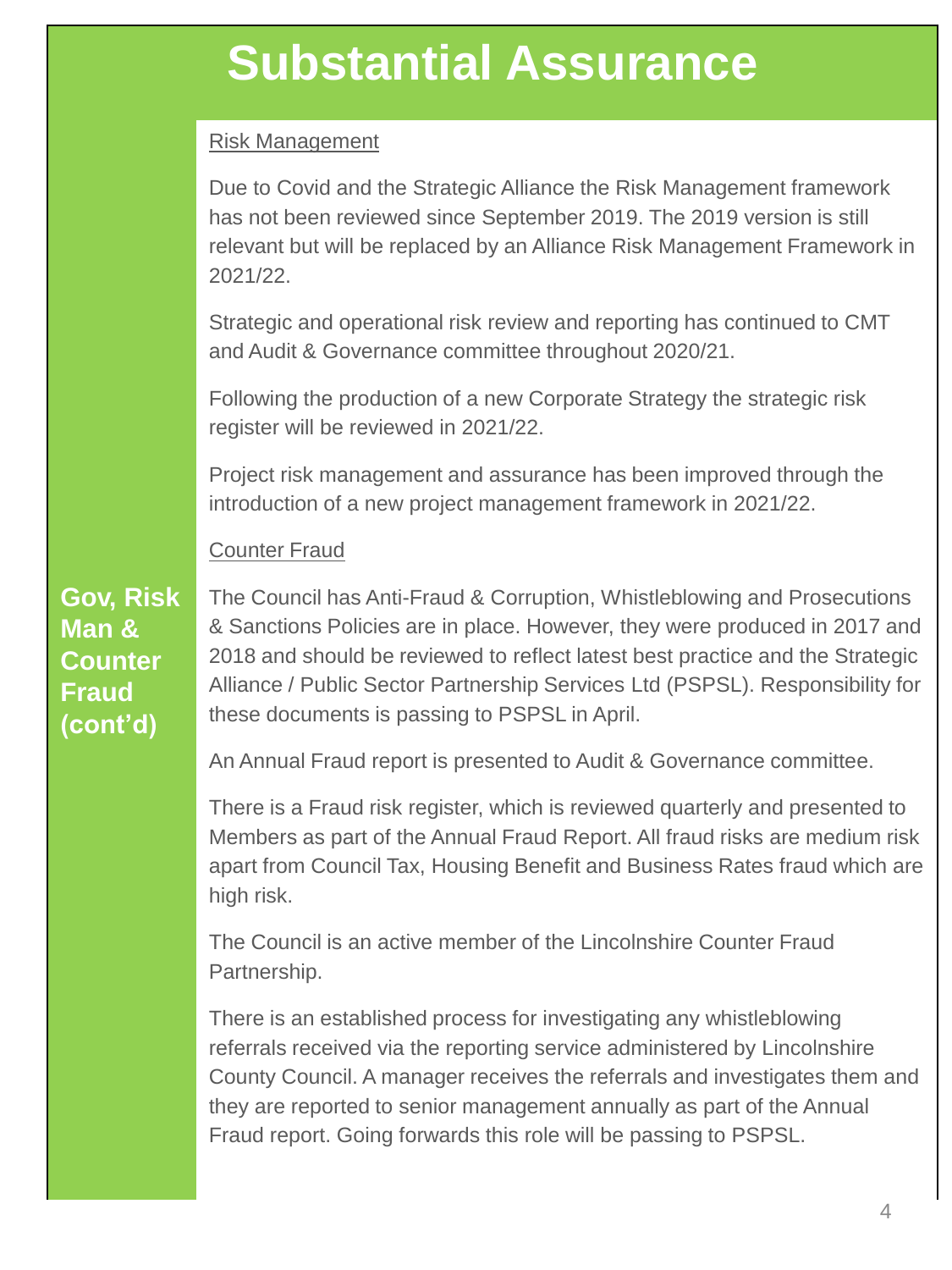## **Internal Audit Work**

#### **Audit Reports at Draft Stage**

• There are none

#### **Work in Progress**

- Brexit Fieldwork
- Towns Fund Fieldwork
- Income Fieldwork
- Housing Benefit Subsidy Fieldwork
- Boston Town Area Committee Fieldwork
- Carbon Reduction Planning
- Flood Management Planning

#### **Other Significant work**

Housing Benefit Subsidy testing (on behalf of External Audit) has been added into the Plan at the request of management. This work was previously done by Boston Borough Council staff, who have since been transferred to PSPS Ltd.

#### **Audit Recommendations**

A recommendation update is attached at Appendix 3.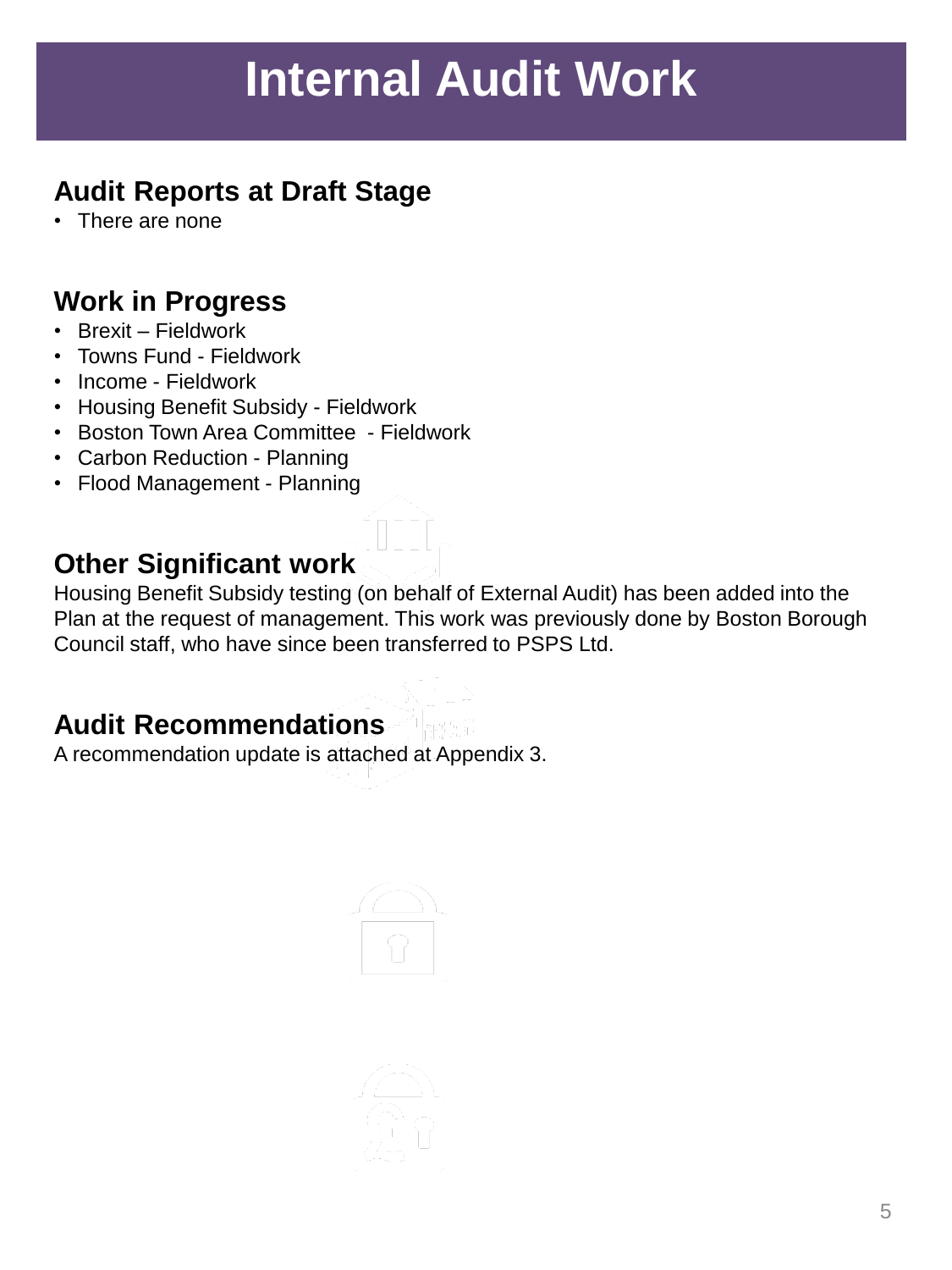#### **Benchmarking**



Internal Audit's performance is measured against a range of indicators. The statistics below show our performance on key indicators year to date.

## **Performance on Key Indicators as at 1 st August 2021**

| <b>Performance Indicator</b>                                         | <b>Year-end</b><br><b>Target</b> | <b>Standard</b><br><b>Profile</b><br>Target* | <b>Actual as at</b><br>1 <sup>st</sup> August<br>2021 |
|----------------------------------------------------------------------|----------------------------------|----------------------------------------------|-------------------------------------------------------|
| <b>Percentage of revised plan</b><br>completed.                      | 100%                             | 25%                                          | 15%*                                                  |
| <b>Percentage of recommendations</b><br>agreed                       | 100%                             | 100%                                         | N/A no 21/22<br>reports issued                        |
| <b>Percentage of agreed actions</b><br>implemented                   | 100% or<br>escalated             | 100%                                         | No 21/22<br>reports issued                            |
| <b>Draft report issued within 10 days</b><br>of fieldwork completion | 100%                             | 100%                                         | N/A no 21/22<br>reports issued                        |
| <b>Final report issued within 5 days</b><br>of management response   | 100%                             | 100%                                         | N/A no 21/22<br>reports issued                        |
| Draft report issued within three<br>months of fieldwork commencing   | 80%                              | 80%                                          | N/A no 21/22<br>reports issued                        |

\* 21/22 audit plan commenced in June 2021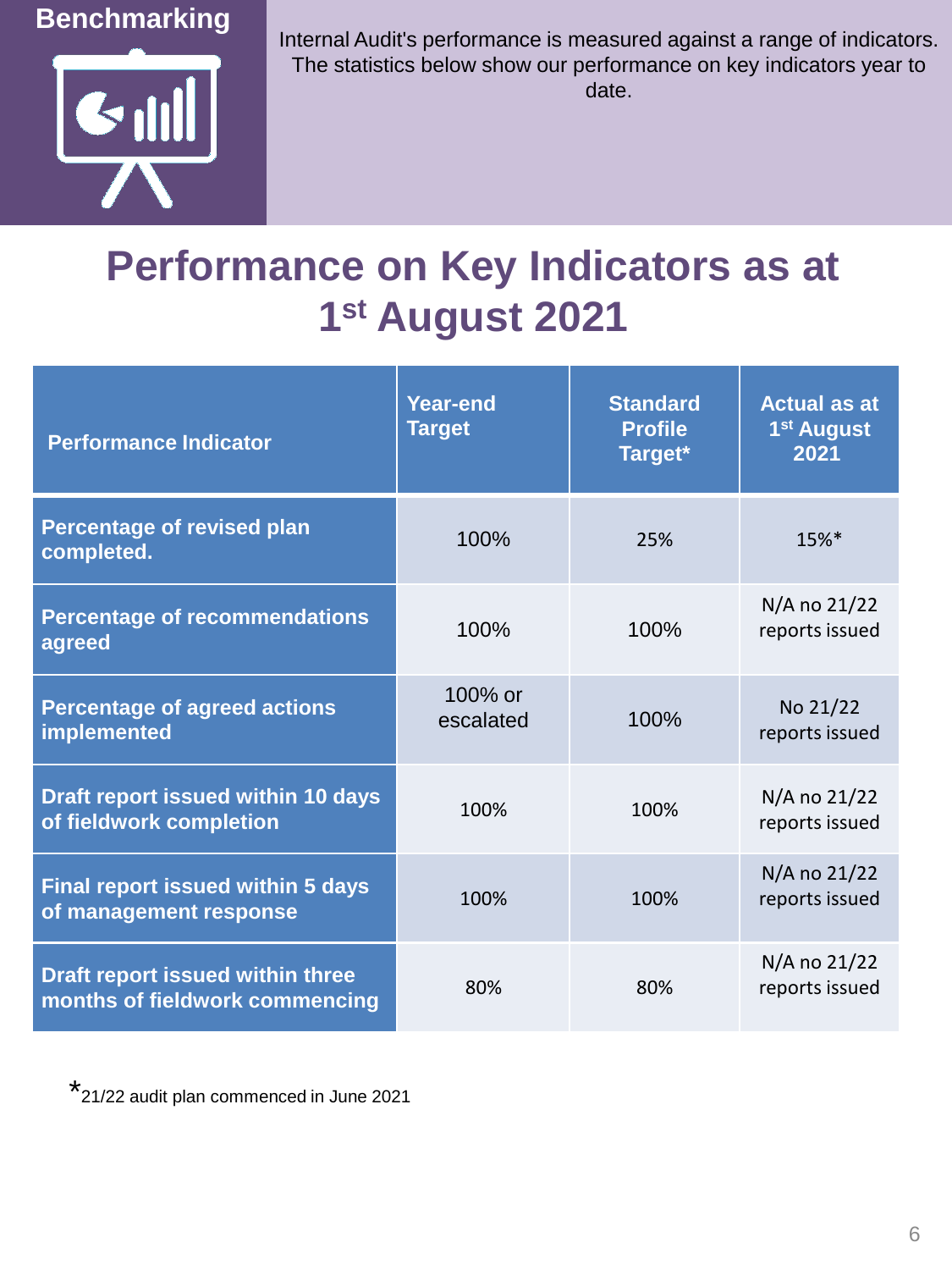

## **Other matters of interest**

**A summary of matters that will be of particular interest to Audit committee members** 



#### **Liverpool City Council: Best Value inspection report**

The report sets out the detailed findings of the inspection including the inspector's conclusions, the evidence and methodology used, and proposals for the future. The report concluded :-

- $\triangleright$  There were major gaps in the documentary evidence to support the decisions and actions of the Council at both Member and Officer level.
- $\triangleright$  Compliance with the Council's Standing Orders, regulations and the overriding legislation was not part of the culture of the organisation .
- $\triangleright$  Failure to comply with the rules relating to Key Decisions, Scrutiny, Exempt reports and probity was evident. Processes were in place to ensure these matters can be drawn out, but there was no evidence that this was done.
- $\triangleright$  Officers drew attention to the risks and losses incurred by the Council but these were not always visible because of structures/resource limitations/reporting lines and in some cases these offices were not supported and exposed to aggressive challenge.
- $\triangleright$  Early steps have been taken to improve control and compliance and these are starting to have an impact. It is clear that there is insufficient resource at the top and in the corporate centre of the Council to drive changes and embed them Council wide.
- ▶ There is evidence that the failing s reported in reviews of Nottingham City Council and London Borough of Croydon are reflected in what was noted in the Council's LATCO's .

[The full report can be found at https://www.gov.uk/government/publications/liverpool-city-council-best](https://www.gov.uk/government/publications/liverpool-city-council-best-value-inspection-report)value-inspection-report

#### **C** Grant Thornton Lessons from recent Public Interest Reports

The pandemic has highlighted four essential factors about Local Government:-

- 1. Local government has provided fantastic support to its communities in working with the NHS and other partners.
- 2. The centralised approach to government has been exposed to some degree in terms of it's agility to tailor pandemic responses to regional and local bodies.
- 3. Years of reduced funding have exposed undlerlying flaws in the local authority business model, with too much reliance on generating additional income.
- 4. Not all authorities exercise appropriate care with public money, exercise appropriate governance or have the capability of managing risk.

Local authorities have a variety of different governance models . Recent public interest cases have found that it is less about the system of governance and more about how it operates, who operates it and how willing they are to accept scrutiny and challenge.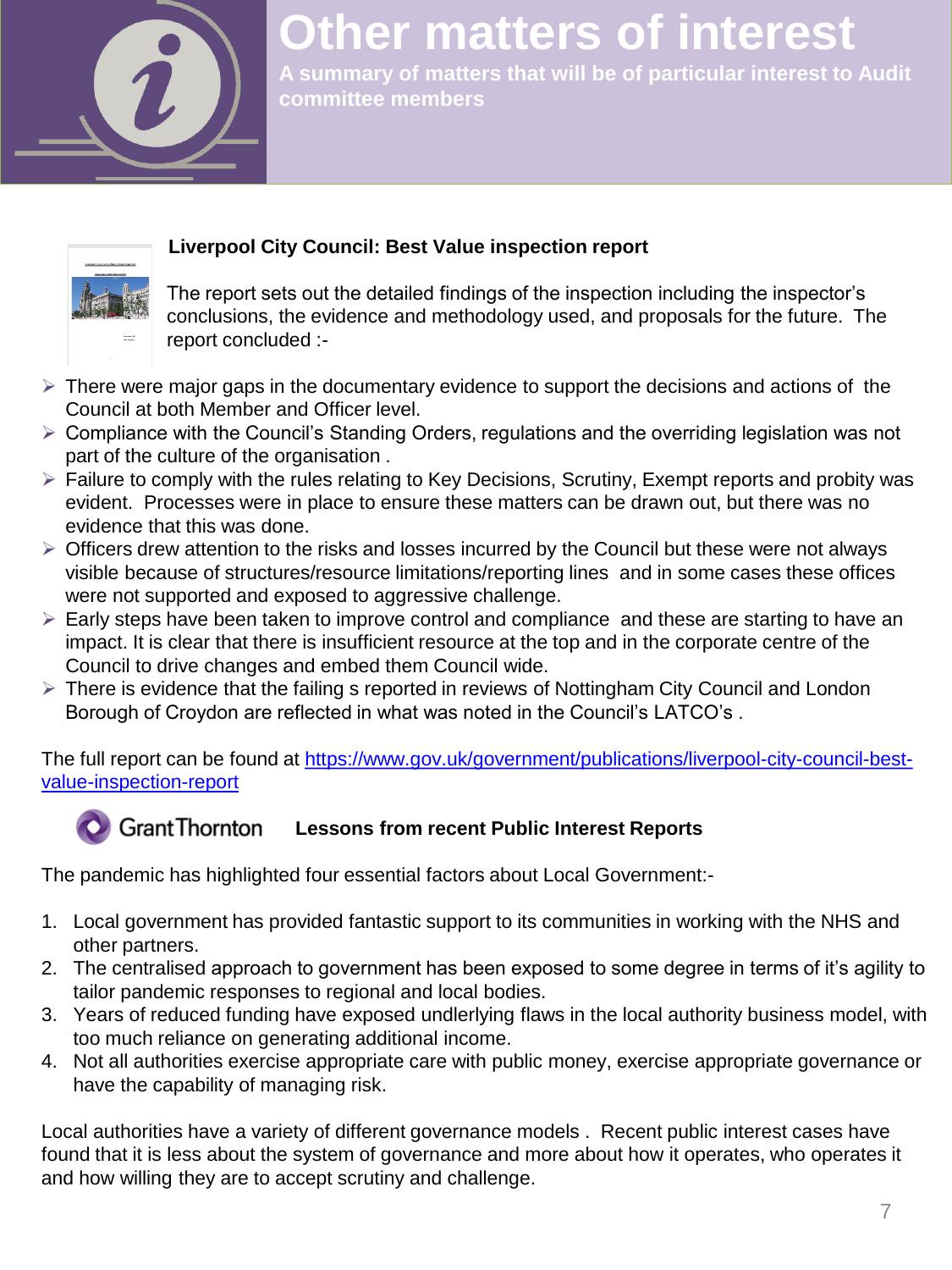

## **Other matters of interest**

**A summary of matters that will be of particular interest to Audit committee members** 

The report discusses the three main areas where lessons can be learned through reports on the context of local government in a Covide-19 world, Governance, scrutiny and culture and Council leadership.

A number of recommendations are made:-

- Councils are required to consider how they measure up against CIPFA 's new Financial Management Code
- Councils are mindful of reserve levels at all times, maintaining a clear strategy for maintain g adequate reserves.
- Internal Audit and risk assurance arrangements can be strengthened.
- Greater focus on establishing a healthy management culture starting with the tone from the top
- Look for opportunities to learn fro the Council's past experience and that of others.
- Council members should strive to work more collegiately, particularly for strategic decisions with implications that reach many years in the future.

The full document can be found provided on request.



#### **The governance risk and resilience framework**

The framework is designed to support individual council officers and councillors to play their part in understanding, and acting on, risks to good governance. It centres on an analytical framework which is designed to help councillors and officers to identify emerging risks to governance, and to tackle them proportionately. It is based on three stages:

- Anticipating the framework supports councillors and officers (even if they aren't governance professionals) to observe and reflect on governance practice, through a set of characteristics and behaviours which are designed to give people a "common language" to talk about governance pressures;
- Managing understanding and accepting where risks lie, and taking action to find solutions. The framework is designed to be bottom-up – to empower people other than senior managers to take active responsibility to find and implement solutions themselves. However, the support of people at the top of the organisation – and especially the principal statutory officers – is important;
- Adapting learning from these experiences in the interests of continuous improvement.

It is envisaged councillors and officers use the framework to talk about their experiences with governance, with these insights – and concerns – being escalated to principal statutory officers in a council (the Chief Executive, the Monitoring Officer and the Chief Finance Officer) for review. In so doing, this insight can help councils to agree robust and accurate Annual Governance Statements.

The full framework can be found at [https://www.cfgs.org.uk/governancerisk/#link-seven](https://gbr01.safelinks.protection.outlook.com/?url=https://www.cfgs.org.uk/governancerisk/#link-seven&data=04|01|Amanda.Hunt@lincolnshire.gov.uk|a0e53328e22348fa15da08d904bfbfcb|b4e05b92f8ce46b59b2499ba5c11e5e9|0|0|637546043881026785|Unknown|TWFpbGZsb3d8eyJWIjoiMC4wLjAwMDAiLCJQIjoiV2luMzIiLCJBTiI6Ik1haWwiLCJXVCI6Mn0%3D|1000&sdata=d7mqLhrFH7pYONnaWuVgG4GRRuVrz1T37sIpHvzqrFY%3D&reserved=0)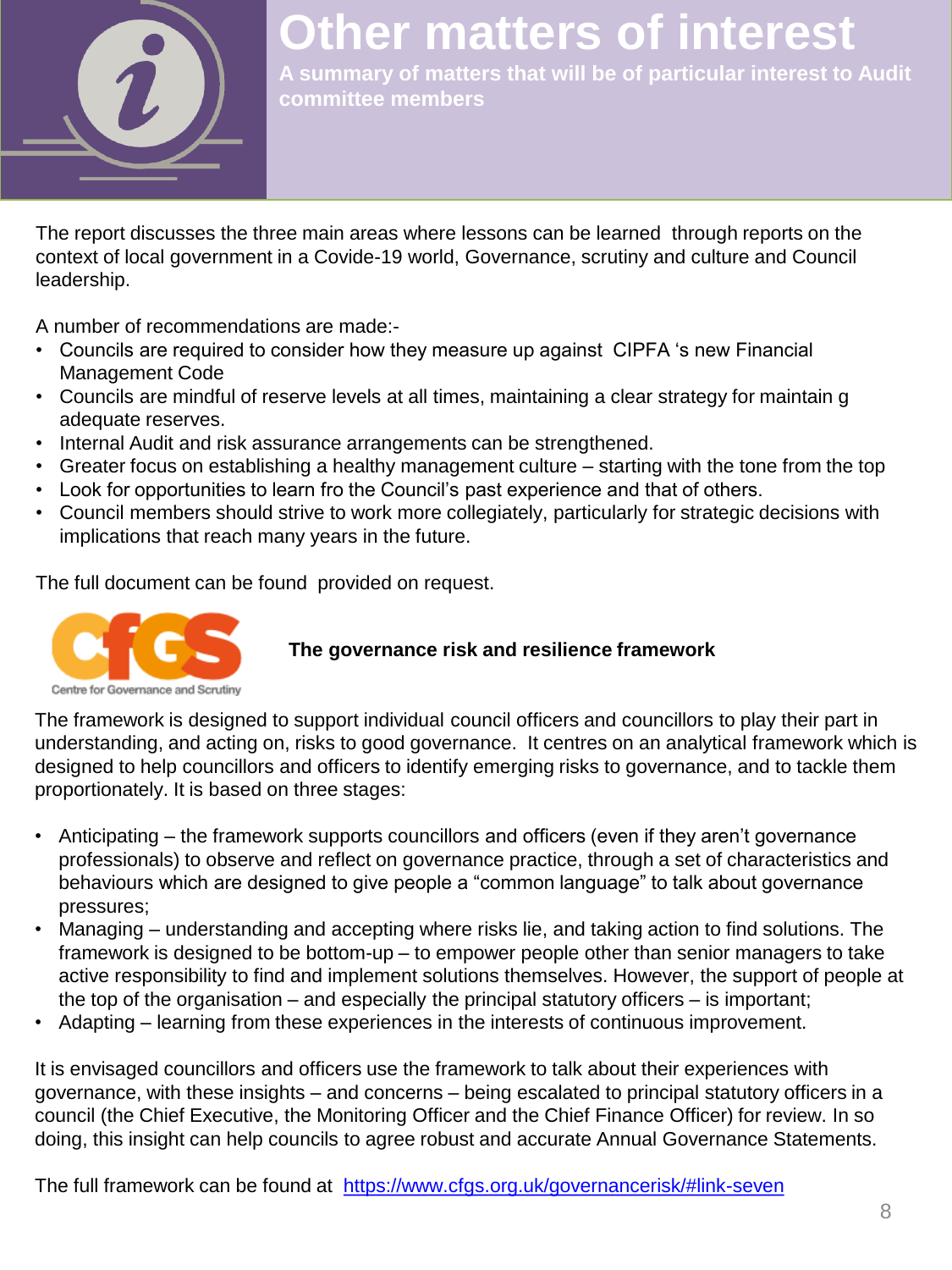#### **High**

Our critical review or assessment on the activity gives us a high level of confidence on service delivery arrangements, management of risks, and the operation of controls and / or performance.

The risk of the activity not achieving its objectives or outcomes is low. Controls have been evaluated as adequate, appropriate and are operating effectively.

#### **Substantial**

Our critical review or assessment on the activity gives us a substantial level of confidence (assurance) on service delivery arrangements, management of risks, and operation of controls and / or performance.

There are some improvements needed in the application of controls to manage risks. However, the controls have been evaluated as adequate, appropriate and operating sufficiently so that the risk of the activity not achieving its objectives is medium to low.

#### **Limited** Our critical review or assessment on the activity gives us a a limited level of confidence on service delivery arrangements, management of risks, and operation of controls and / or performance.

The controls to manage the key risks were found not always to be operating or are inadequate. Therefore, the controls evaluated are unlikely to give a reasonable level of confidence (assurance) that the risks are being managed effectively. It is unlikely that the activity will achieve its objectives.

#### **Low**

Our critical review or assessment on the activity identified significant concerns on service delivery arrangements, management of risks, and operation of controls and / or performance.

There are either gaps in the control framework managing the key risks or the controls have been evaluated as not adequate, appropriate or are not being effectively operated. Therefore the risk of the activity not achieving its objectives is high.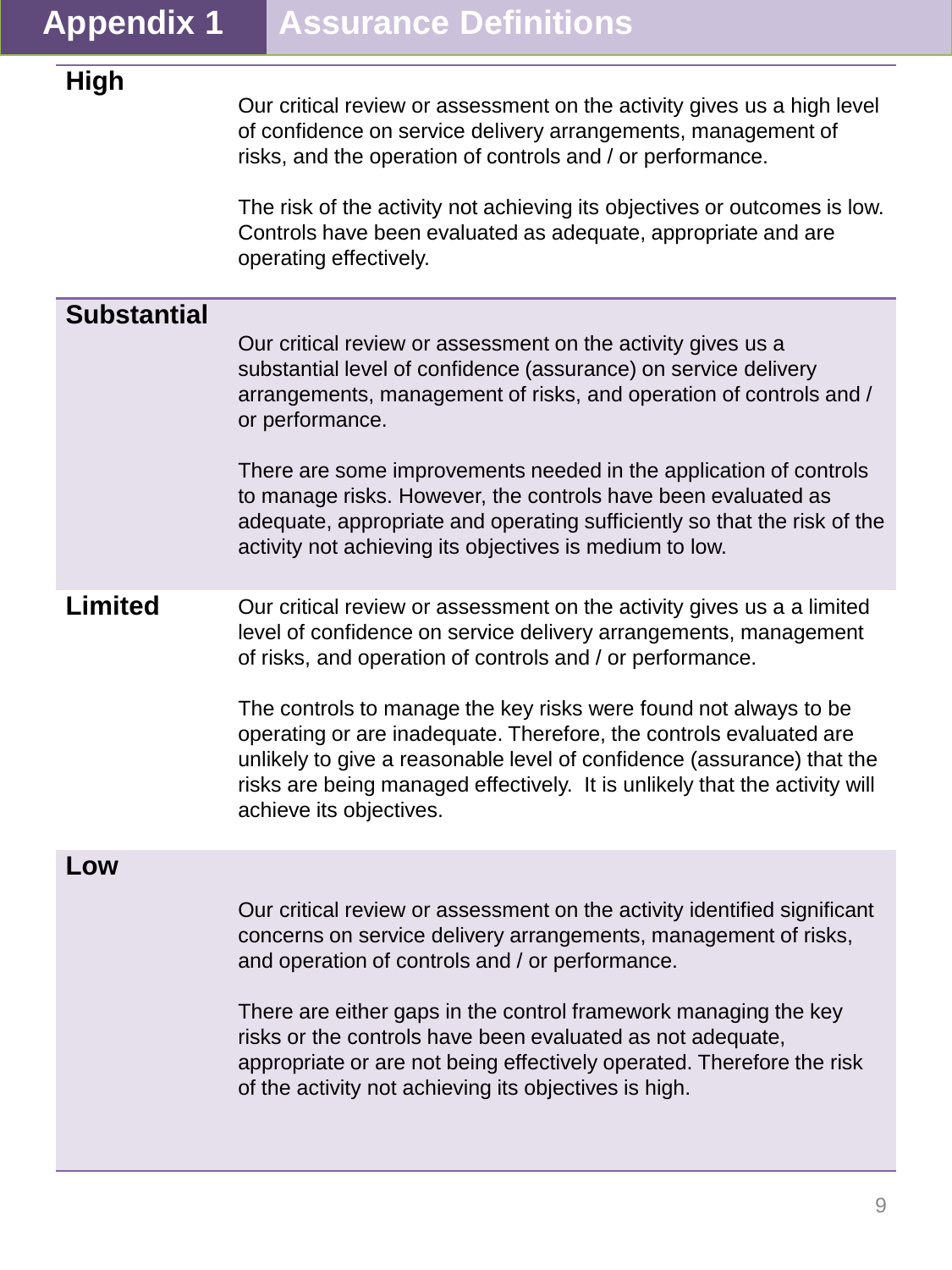| <b>Activity</b>                                           | <b>Issue</b><br><b>Date</b>                                                                                                                                                                                                                                                                                                                                                                                                                             | <b>Assurance</b>                                                                                                                                                                                                                                     | <b>Total</b><br>recs | <b>Recs</b><br><b>Imp</b> |                  | <b>Priority of Overdue</b><br><b>Recommendations</b> |                | <b>Recs</b><br>not<br>due |
|-----------------------------------------------------------|---------------------------------------------------------------------------------------------------------------------------------------------------------------------------------------------------------------------------------------------------------------------------------------------------------------------------------------------------------------------------------------------------------------------------------------------------------|------------------------------------------------------------------------------------------------------------------------------------------------------------------------------------------------------------------------------------------------------|----------------------|---------------------------|------------------|------------------------------------------------------|----------------|---------------------------|
|                                                           |                                                                                                                                                                                                                                                                                                                                                                                                                                                         |                                                                                                                                                                                                                                                      |                      |                           | <b>High</b>      | <b>Medium</b>                                        | Low            |                           |
| <b>Economic</b><br><b>Development</b>                     | Mar 19                                                                                                                                                                                                                                                                                                                                                                                                                                                  | Substantial                                                                                                                                                                                                                                          | $\overline{3}$       | $\overline{2}$            | $\overline{0}$   | 1                                                    | $\overline{0}$ |                           |
|                                                           | The outstanding recommendation is for Cabinet to receive the ED Action Plan as<br>a supporting document to the Corporate Plan.<br>The target date has been extended to Sept 2021 (original date was Sept 19) - this<br>action was initially delayed due to the delay in producing the new Corporate Plan<br>and has been further extended due to a review of Economic Development<br>including Covid Recovery.                                          |                                                                                                                                                                                                                                                      |                      |                           |                  |                                                      |                |                           |
| <b>IT Infrastructure</b><br><b>Follow Up</b>              | Apr 19                                                                                                                                                                                                                                                                                                                                                                                                                                                  | Substantial<br>The outstanding recommendation is to finalise the Code of Connection.<br>The target date has been extended a few times and it is now Sept 21 (the original<br>date was April 19). This is with PSPS to deliver.                       | 3                    | $\overline{2}$            | 0                | 1                                                    | $\mathbf 0$    |                           |
| <b>Complaints</b>                                         | 6<br>May 19 Substantial<br>10<br>$\mathbf 0$<br>$\overline{4}$<br>$\overline{0}$<br>The outstanding recommendations are to review some requirements of the policy<br>to see if they are still relevant and to produce an annual complaints report.<br>The target dates have been extended to Dec 21 (original dates were March 20)<br>due to a review of the complaints process across the Strategic Alliance in 21/22<br>to develop a single approach. |                                                                                                                                                                                                                                                      |                      |                           |                  |                                                      |                |                           |
| <b>Health &amp; Safety</b>                                | Oct 19                                                                                                                                                                                                                                                                                                                                                                                                                                                  | Substantial<br>The outstanding recommendation is to provide H&S training for members.<br>This is with PSPS to deliver and the target date has been further extended to<br>December 21 (was originally March 20 with an initial extension to Jun 21). | 5                    | $\overline{4}$            | $\overline{0}$   | 1                                                    | $\mathbf 0$    | $\mathbf 0$               |
| <b>Medium Term</b><br><b>Financial</b><br><b>Strategy</b> | Oct 19                                                                                                                                                                                                                                                                                                                                                                                                                                                  | High<br>The recommendation is due March 2022.                                                                                                                                                                                                        | $\overline{2}$       | 1                         | $\boldsymbol{0}$ | 0                                                    | $\mathbf 0$    | 1                         |

#### **Audit Recommendation Status at 31st July 2021**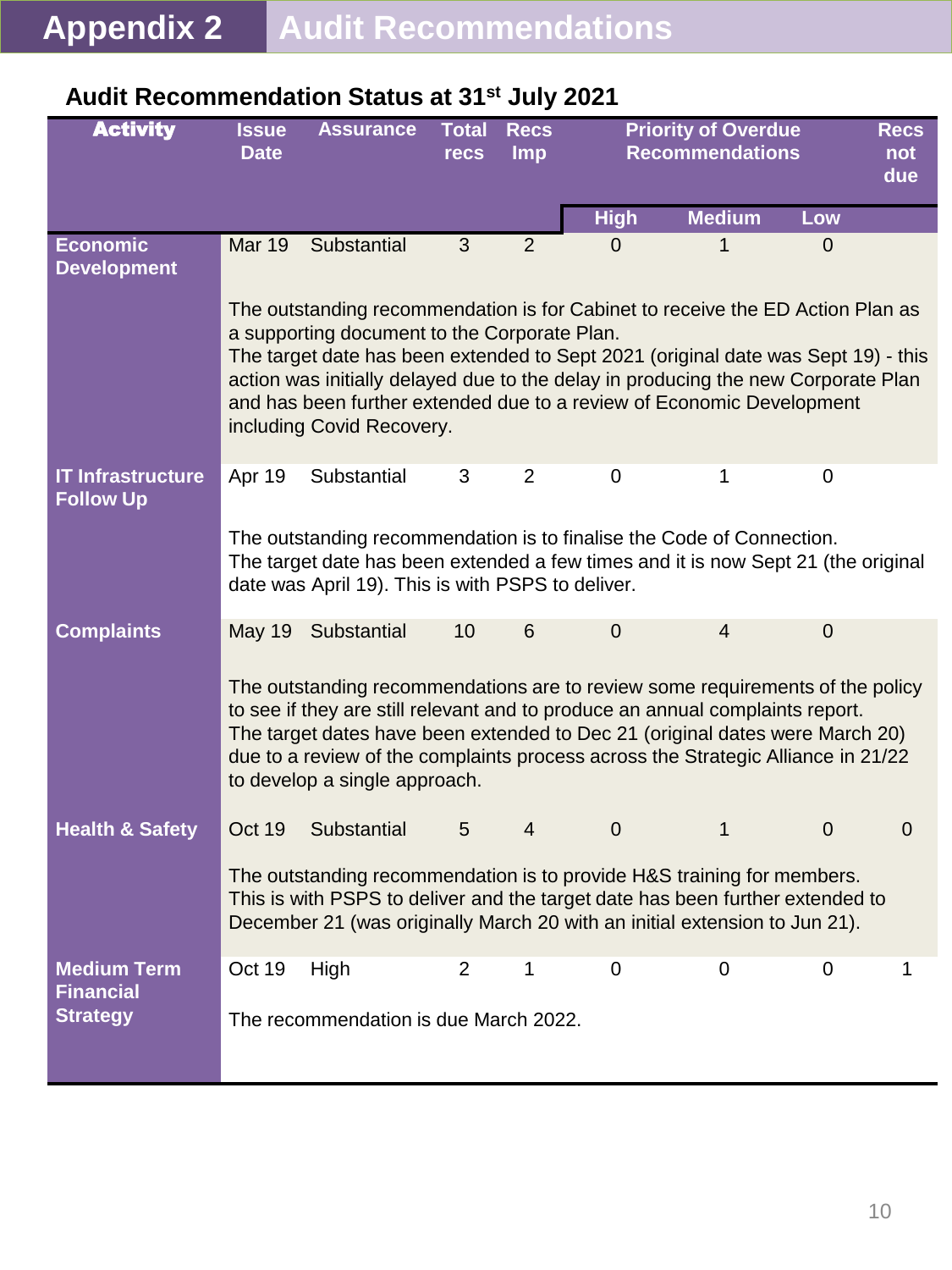| <b>Activity</b>                                    | <b>Issue</b><br><b>Date</b>                                                                                                                                                                                                                                                                                      | <b>Assurance</b>                                                                                                                                                                                                                                                                                                                                                      | <b>Total</b><br><b>recs</b> | <b>Recs</b><br><b>Imp</b> | <b>Priority of Overdue</b><br><b>Recommendations</b> |                | <b>Recs</b><br>not<br>due |                |
|----------------------------------------------------|------------------------------------------------------------------------------------------------------------------------------------------------------------------------------------------------------------------------------------------------------------------------------------------------------------------|-----------------------------------------------------------------------------------------------------------------------------------------------------------------------------------------------------------------------------------------------------------------------------------------------------------------------------------------------------------------------|-----------------------------|---------------------------|------------------------------------------------------|----------------|---------------------------|----------------|
|                                                    |                                                                                                                                                                                                                                                                                                                  |                                                                                                                                                                                                                                                                                                                                                                       |                             |                           | <b>High</b>                                          | <b>Medium</b>  | Low                       |                |
| <b>Scrutiny</b>                                    | Dec 19                                                                                                                                                                                                                                                                                                           | Substantial                                                                                                                                                                                                                                                                                                                                                           | 4                           | 3                         | $\overline{0}$                                       | 1              | 0                         | $\mathbf 0$    |
|                                                    |                                                                                                                                                                                                                                                                                                                  | The outstanding recommendation is to produce a schedule of policies. We have<br>been advised that is no longer required for BBC alone and will be an action for<br>the Alliance as part of bringing services together.                                                                                                                                                |                             |                           |                                                      |                |                           |                |
| <b>Values &amp;</b><br><b>Behaviours</b>           | Feb 20                                                                                                                                                                                                                                                                                                           | Consultancy                                                                                                                                                                                                                                                                                                                                                           | $\overline{2}$              | $\mathbf 0$               | $\overline{0}$                                       | $\overline{2}$ | $\overline{0}$            | $\overline{0}$ |
|                                                    |                                                                                                                                                                                                                                                                                                                  | The outstanding recommendations are regarding the Code of Conduct (policy<br>update and officer / member training). The target dates have been further<br>extended to March 2022 (originally Sept 2020). The LGA has published a new<br>model Code, training is being delivered to Members in Sept prior to consideration<br>of adoption of a new Code in early 2022. |                             |                           |                                                      |                |                           |                |
| <b>Treasury</b><br><b>Management</b>               | Feb 20                                                                                                                                                                                                                                                                                                           | Substantial                                                                                                                                                                                                                                                                                                                                                           | $\overline{2}$              | 1                         | $\overline{0}$                                       | 1              | $\overline{0}$            | 0              |
| <b>Key Controls</b>                                | Practices.                                                                                                                                                                                                                                                                                                       | The outstanding recommendation is to update the Treasury Management<br>The target date was extended to Sept 21 (original was March 20) due to the<br>formation of the Alliance and it is now with PSPS to deliver.                                                                                                                                                    |                             |                           |                                                      |                |                           |                |
| <b>HMO Licensing</b>                               | <b>Jun 20</b>                                                                                                                                                                                                                                                                                                    | Substantial                                                                                                                                                                                                                                                                                                                                                           | 4                           | $\overline{4}$            | $\overline{0}$                                       | $\overline{0}$ | $\mathbf 0$               | $\mathbf 0$    |
|                                                    | All recommendations are now implemented.                                                                                                                                                                                                                                                                         |                                                                                                                                                                                                                                                                                                                                                                       |                             |                           |                                                      |                |                           |                |
| Governance,<br><b>Risk, Counter</b>                | <b>Jul 20</b>                                                                                                                                                                                                                                                                                                    | Substantial                                                                                                                                                                                                                                                                                                                                                           | $\overline{2}$              | 1                         | 1                                                    | 0              | 0                         | $\mathbf 0$    |
| <b>Fraud</b>                                       | The outstanding recommendation (High priority) is to review the Publication<br>Scheme and the target date has been further extended to Sept 2021 (originally<br>Sept 2020) – information published is currently being reviewed by the DPO to<br>ensure compliance and consistency across the Strategic Alliance. |                                                                                                                                                                                                                                                                                                                                                                       |                             |                           |                                                      |                |                           |                |
| <b>Strategic</b><br>Alliance - TOR /<br><b>MOU</b> | Dec 20                                                                                                                                                                                                                                                                                                           | Consultancy                                                                                                                                                                                                                                                                                                                                                           | $\overline{7}$              | $\overline{2}$            | $\overline{0}$                                       | $\overline{2}$ | $\mathbf 0$               | 3              |
|                                                    | Two recommendations have been completed.<br>The overdue recommendations are being picked up as part of the TOR / MOU for<br>the SELCP and have target dates of Sept 21.                                                                                                                                          |                                                                                                                                                                                                                                                                                                                                                                       |                             |                           |                                                      |                |                           |                |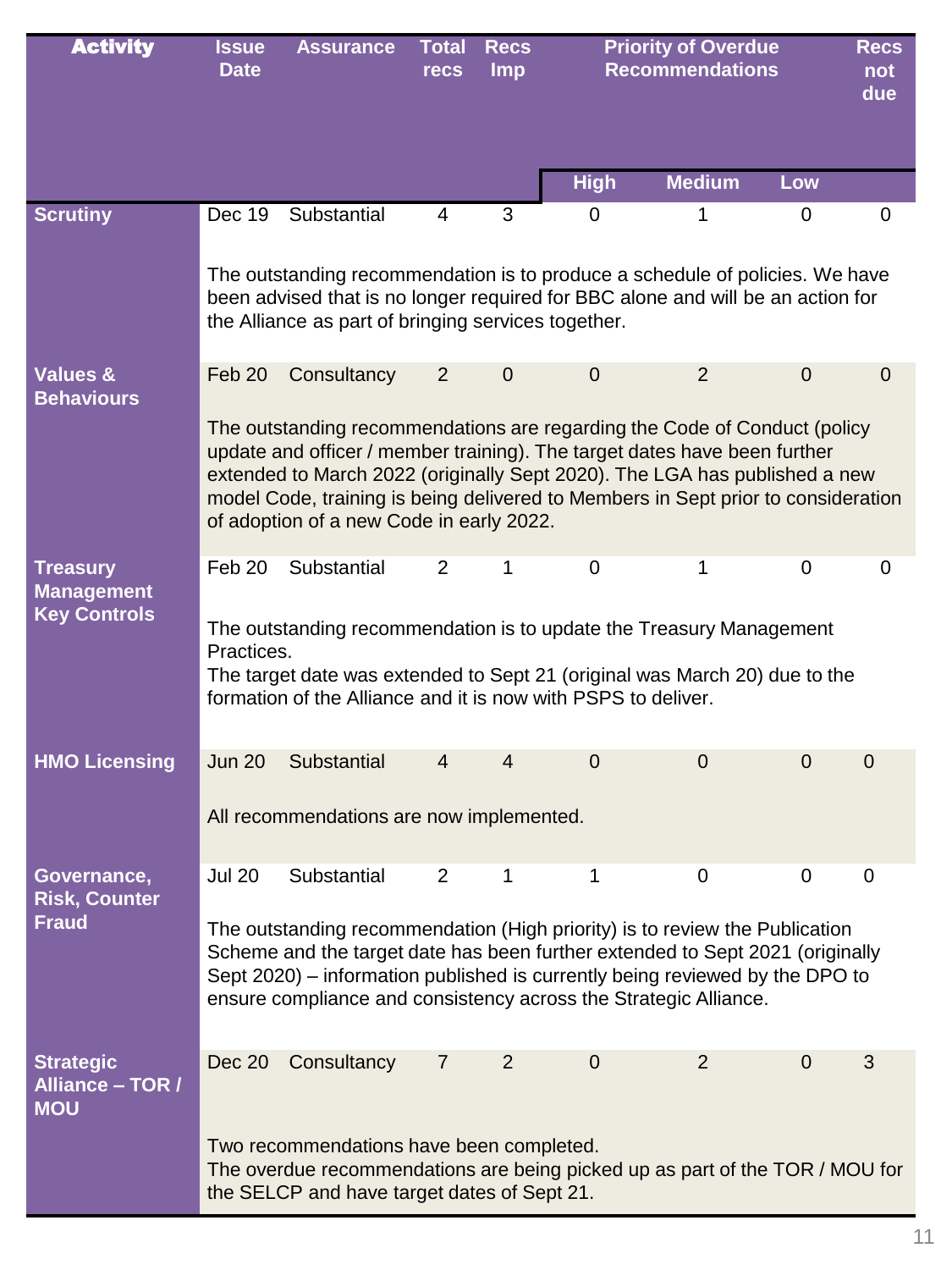| <b>Activity</b>                                                      | <b>Issue</b><br><b>Date</b>                                                                                                                                                                                                                                                                                                                                                                                                | <b>Assurance</b>             | <b>Total</b><br>recs | <b>Recs</b><br><b>Imp</b> | <b>Priority of Overdue</b><br><b>Recommendations</b>                                                                                                                                                                                                                                                                   |     | <b>Recs</b><br>not<br>due |
|----------------------------------------------------------------------|----------------------------------------------------------------------------------------------------------------------------------------------------------------------------------------------------------------------------------------------------------------------------------------------------------------------------------------------------------------------------------------------------------------------------|------------------------------|----------------------|---------------------------|------------------------------------------------------------------------------------------------------------------------------------------------------------------------------------------------------------------------------------------------------------------------------------------------------------------------|-----|---------------------------|
|                                                                      |                                                                                                                                                                                                                                                                                                                                                                                                                            |                              |                      |                           | <b>Medium</b><br><b>High</b>                                                                                                                                                                                                                                                                                           | Low |                           |
| <b>Council Tax</b>                                                   | <b>Mar 21</b>                                                                                                                                                                                                                                                                                                                                                                                                              | Substantial                  | 3                    | $\overline{2}$            | 1                                                                                                                                                                                                                                                                                                                      |     |                           |
|                                                                      |                                                                                                                                                                                                                                                                                                                                                                                                                            |                              |                      |                           | A High priority recommendation to reconcile Council Tax Support received from<br>the HB system has been implemented and, in accordance with our follow up<br>protocol, supporting evidence will be reviewed to ensure it has been implemented<br>as agreed, Our findings will be reported in the next Progress Report. |     |                           |
|                                                                      | PSPS to deliver.                                                                                                                                                                                                                                                                                                                                                                                                           |                              |                      |                           | The outstanding recommendation is to review accounts with a Circumstance<br>Code on them. The target date is Aug 21 (original date was Jun 21). This is with                                                                                                                                                           |     |                           |
| <b>IT Security /</b><br><b>Assurance Map</b>                         | Mar 21                                                                                                                                                                                                                                                                                                                                                                                                                     | Limited                      | 13                   | $\overline{4}$            | $\overline{2}$                                                                                                                                                                                                                                                                                                         |     | $\overline{7}$            |
| update                                                               | Four recommendations were implemented by the target date.<br>Two recommendations have been extended to August 21 (from Jun 21) - a High<br>priority one to restrict the use of USB devices and a Medium priority one to<br>configure email alerts from environmental monitoring equipment in the data<br>centre. Both are in progress and an update on their current status is awaited.<br>These are with PSPS to deliver. |                              |                      |                           |                                                                                                                                                                                                                                                                                                                        |     |                           |
| <b>Housing Benefit</b><br><b>&amp; Council Tax</b><br><b>Support</b> | Apr 21                                                                                                                                                                                                                                                                                                                                                                                                                     | Substantial                  | 2                    | $\overline{2}$            | Both recommendations were implemented by the target dates.                                                                                                                                                                                                                                                             |     |                           |
| <b>Payroll</b>                                                       |                                                                                                                                                                                                                                                                                                                                                                                                                            |                              |                      |                           |                                                                                                                                                                                                                                                                                                                        |     |                           |
|                                                                      | $\overline{2}$<br>May 21 Substantial<br>1<br>Both recommendations are High priority.<br>We have been advised that the recommendation to review and update the<br>Authorised Signatory List won't be implemented as a new HR system is to be<br>used from October - this has been approved by senior management and the<br>S151 Officer.<br>The other recommendation is not yet due.                                        |                              |                      |                           |                                                                                                                                                                                                                                                                                                                        |     |                           |
| Governance,<br><b>Risk, Counter</b>                                  | May 21                                                                                                                                                                                                                                                                                                                                                                                                                     | Substantial                  | 3                    | 1                         |                                                                                                                                                                                                                                                                                                                        |     | 2                         |
| <b>Fraud</b>                                                         |                                                                                                                                                                                                                                                                                                                                                                                                                            | in the next Progress Report. |                      |                           | A High priority recommendation to introduce a formal process to produce the<br>AGS has been implemented and in accordance with our follow up protocol<br>supporting evidence will be requested and reviewed. Our findings will be reported                                                                             |     |                           |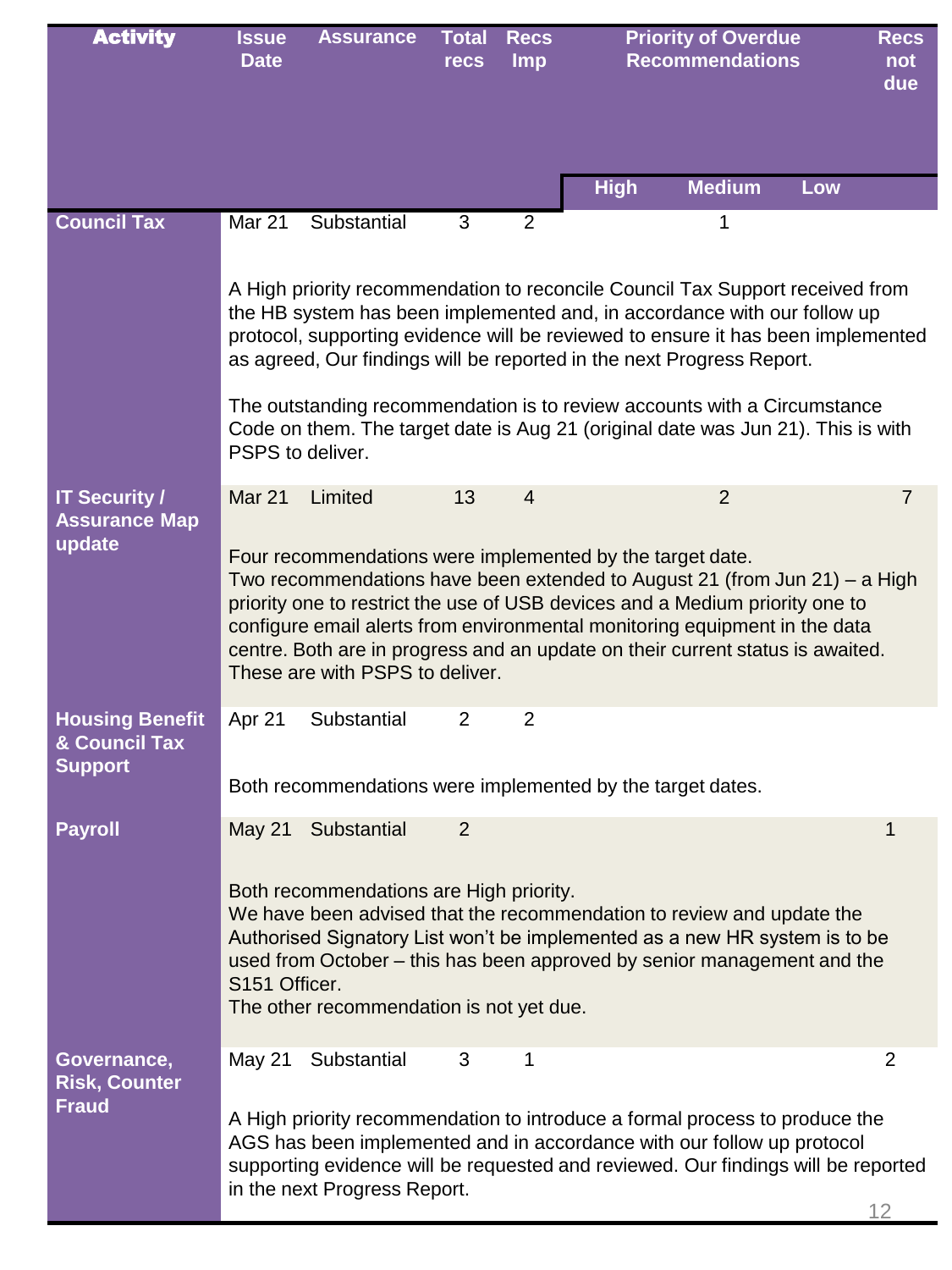## **Appendix 3 2021/22 Audit Plan Progress**

| <b>Audit</b>                      | <b>Scope of Work</b>                                                                                                                                                   | <b>Start</b><br><b>Planned</b><br>date | <b>Start</b><br><b>Actual</b><br>date | <b>End</b><br><b>Actual</b><br>date | <b>Status/ Rating</b> |
|-----------------------------------|------------------------------------------------------------------------------------------------------------------------------------------------------------------------|----------------------------------------|---------------------------------------|-------------------------------------|-----------------------|
| <b>Brexit</b>                     | Management of Brexit risks Q1<br>(joint with ELDC)                                                                                                                     |                                        | Jun                                   |                                     | <b>Fieldwork</b>      |
| Towns Fund &<br><b>PE21</b>       | Programme & project<br>management<br>arrangements.<br>(joint with ELDC)                                                                                                | Q <sub>1</sub>                         | Jun                                   |                                     | <b>Fieldwork</b>      |
| Value for Money<br>(MTFS)         | <b>Support work for External</b><br>Audit's annual commentary<br>in line with the new code of<br>practice and the CIPFA<br><b>Financial Code.</b><br>(joint with ELDC) | Q <sub>3</sub>                         |                                       |                                     |                       |
| Income                            | Income collection controls<br>in key areas.                                                                                                                            | Q <sub>2</sub>                         | Aug                                   |                                     | <b>Fieldwork</b>      |
| <b>Housing Benefit</b><br>Subsidy | Detailed testing work on<br>behalf of External Audit                                                                                                                   | Q <sub>2</sub>                         | July                                  |                                     | In progress           |
| <b>Workforce Plan</b>             | The Plan is effective and<br>meets the changing needs<br>of the Council and the<br>demographics and skills of<br>staff.<br>(joint with ELDC)                           | Q <sub>2</sub>                         |                                       |                                     |                       |
| Flood<br>Management               | Adequate arrangements to Q2<br>prevent and respond to<br>flooding are in place<br>between the Council and<br>the LLFA.<br>(joint with ELDC)                            |                                        | Jul                                   |                                     | Planning              |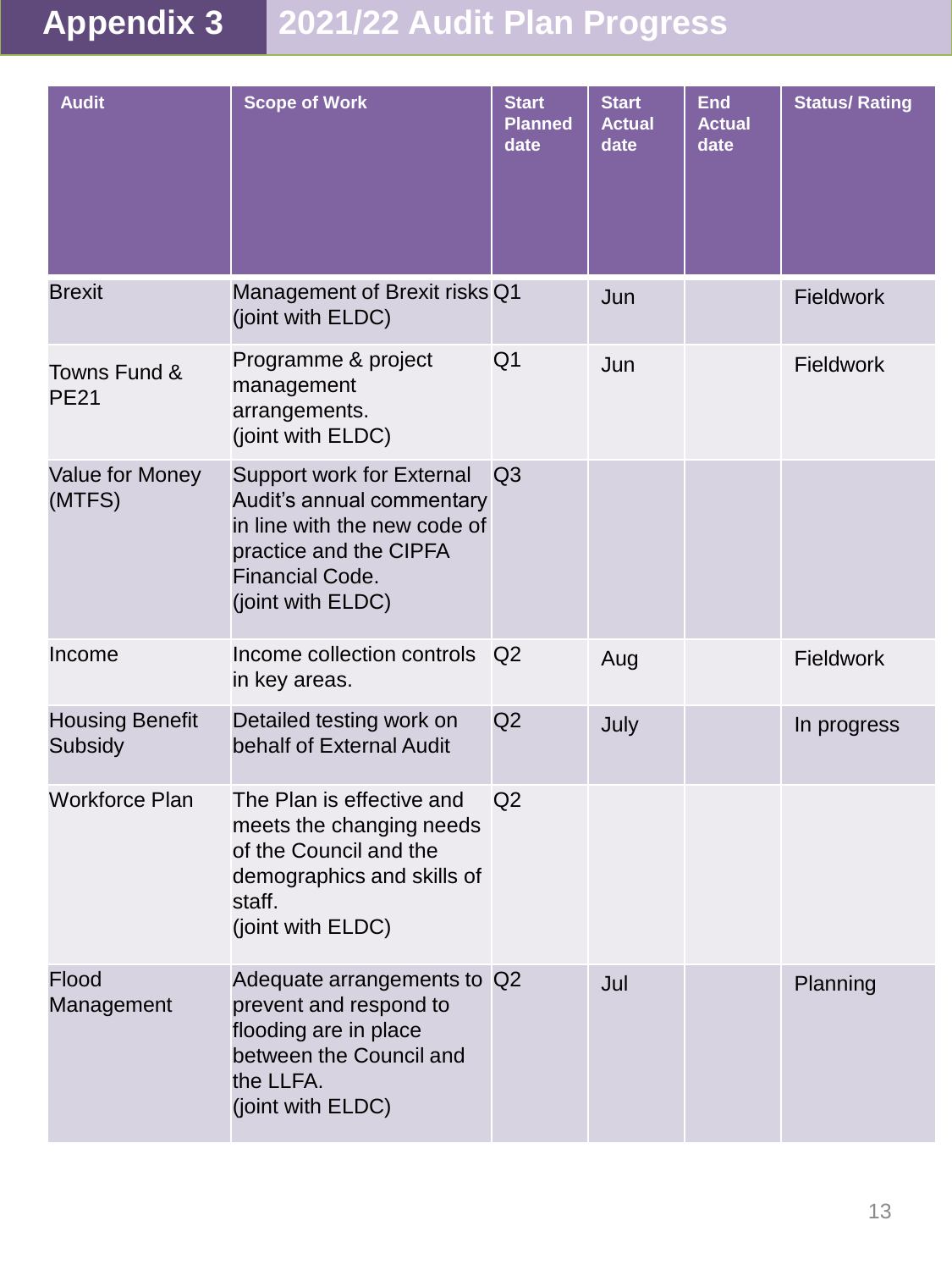| <b>Audit</b>                               | <b>Scope of Work</b>                                                                                                                                                                | <b>Start</b><br><b>Planned</b><br>date | <b>Start</b><br><b>Actual</b><br>date | <b>End</b><br><b>Actual</b><br>date | Status/<br><b>Rating</b> |
|--------------------------------------------|-------------------------------------------------------------------------------------------------------------------------------------------------------------------------------------|----------------------------------------|---------------------------------------|-------------------------------------|--------------------------|
|                                            | Carbon Reduction Plans to tackle climate change<br>are relevant, fit for purpose and<br>achievable.<br>(joint with ELDC)                                                            | Q2                                     | Aug                                   |                                     | Planning                 |
|                                            | Boston Town Area To provide assurance over the<br>Committee (BTAC) effectiveness of BTAC's<br>governance arrangements and<br>operations to ensure that they<br>are fit for purpose. | Q <sub>2</sub>                         | July                                  |                                     | <b>Fieldwork</b>         |
| <b>Key Controls</b>                        | Testing on the Council's financial Q3-4<br>control environment to inform the<br>Annual IA Report.<br>(coverage may change)                                                          |                                        |                                       |                                     |                          |
| <b>ICT-IT Security</b><br><b>Follow Up</b> | Follow up of a previous audit.                                                                                                                                                      | Q <sub>3</sub>                         |                                       |                                     |                          |
| Combined<br><b>Assurance</b>               | <b>Updating the Council's</b><br>assurance map and producing<br>the Combined Assurance report.                                                                                      | Q <sub>3</sub>                         |                                       |                                     |                          |
| <b>Strategic Alliance</b>                  | Governance arrangements<br>(joint with ELDC)                                                                                                                                        | Q3                                     |                                       |                                     |                          |
|                                            | ICT - ICT Projects Appropriate programme and<br>project management<br>arrangements are in place.                                                                                    | Q4                                     |                                       |                                     |                          |
| Contract<br>Management                     | All contracts are recorded,<br>allocated and effectively<br>managed.<br>(joint with ELDC)                                                                                           | Q4                                     |                                       |                                     |                          |